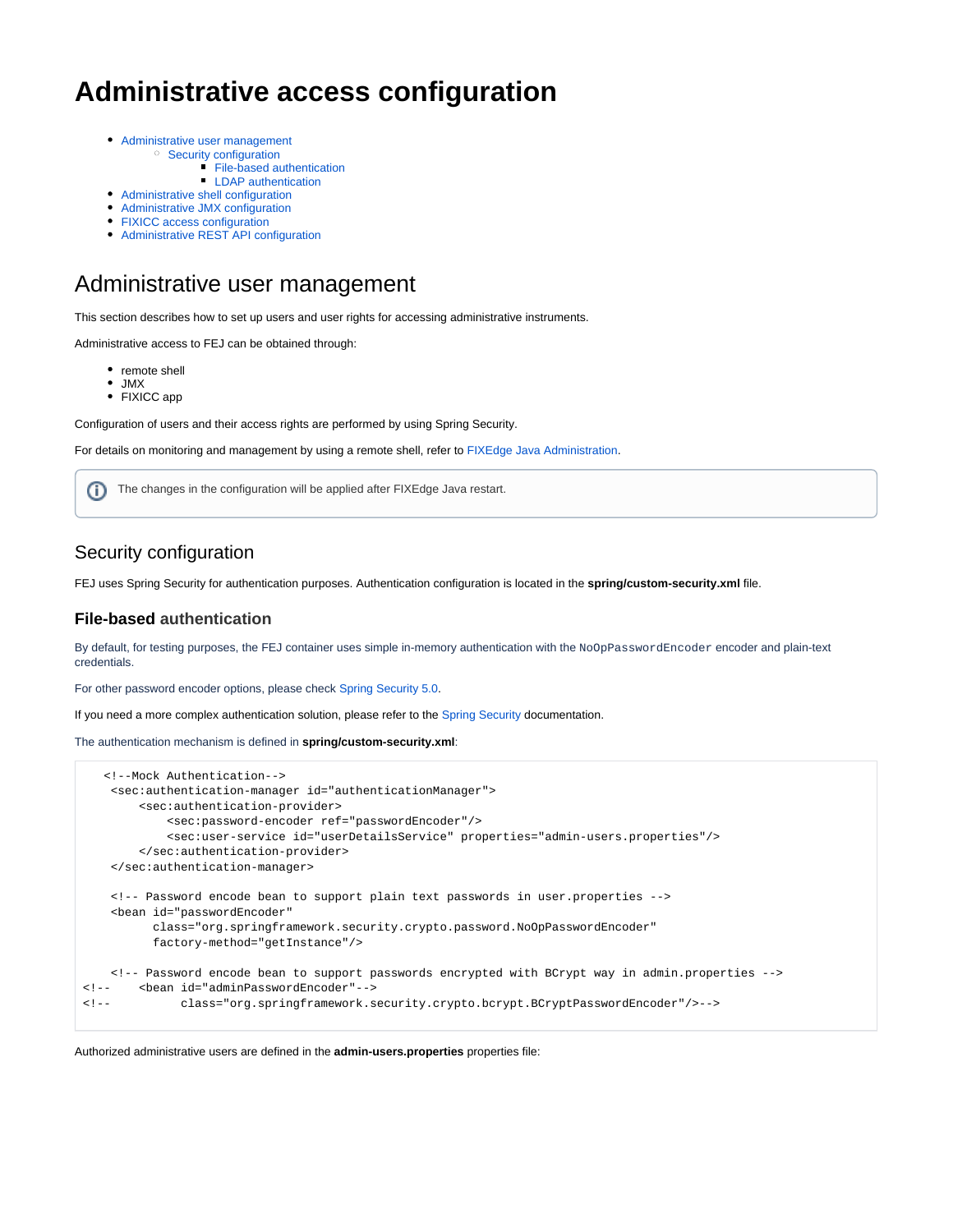```
# Spring security file format
# password depends on configured spring PasswordEncoder (hash or plain text)
#
# Format: username=password,grantedAuthority[,grantedAuthority][,enabled|disabled]
# password is plain text
admin=admin,JMX_ADMIN,SSH_ADMIN,FIXICC_ADMIN,enabled
guest=guest,FIXICC_GUEST,enabled
# password is hash (bcrypt)
#admin=$2a$10$hCDWIHTwb7zui0dDbG8dXe2r9x3H4JDEynQuoGDn85rk6vOjxGoJC,JMX_ADMIN,SSH_ADMIN,FIXICC_ADMIN,enabled
#guest=$2a$10$pQcJLlpuHRmn5w1MdBx/xudmEBKc0l/ER7TXifc2zntKIrW3lw8S2,FIXICC_GUEST,enabled
```
By default, FEJ provides such user roles with different access level:

- FIXICC\_ADMIN access by [FIXICC](https://kb.b2bits.com/pages/viewpage.action?pageId=55738513) with ALL permissions (the role is defined in **fixicc\_permissions.properties** )
- FIXICC\_GUEST access by [FIXICC](https://kb.b2bits.com/pages/viewpage.action?pageId=55738513) with ONLY READ permissions (the role is defined in **fixicc\_permissions.properties** )
- **SSH\_ADMIN access by [Remote Shell](https://kb.b2bits.com/display/B2BITS/FIXEdge+Java+Administration#FIXEdgeJavaAdministration-Monitoringandmanagementusingremoteshell) with ALL permissions (the role is defined in fixedge.properties)**
- JMX\_ADMIN access by [JMX](https://kb.b2bits.com/display/B2BITS/FIXEdge+Java+Administration#FIXEdgeJavaAdministration-ManagementoverJMX) with ALL permissions (the role is defined in **fixedge.properties**)

#### <span id="page-1-0"></span>**LDAP authentication**

FEJ also supports authentication against an LDAP server.

Before getting deep into LDAP authentication, let's get familiar with some LDAP terms.

| <b>Term</b> | <b>Description</b>                                                                                                                                                                                                                      |
|-------------|-----------------------------------------------------------------------------------------------------------------------------------------------------------------------------------------------------------------------------------------|
| Dn.         | Distinguished name, a unique name which is used to find a user on an LDAP server, for example, in the Microsoft Active Directory.                                                                                                       |
| Ou          | Organization unit                                                                                                                                                                                                                       |
| <b>Bind</b> | LDAP Bind is an operation in which LDAP clients send bindRequest to an LDAP server including username and password and if<br>the LDAP server is able to find the user and the password is correct, it allows access to the LDAP server. |
| Search      | LDAP search is an operation which is performed to retrieve Dn of a user by using some user credentials.                                                                                                                                 |
| Root        | LDAP directory's top element, like the root of a tree.                                                                                                                                                                                  |
| BaseDn      | Branch in a LDAP tree which can be used as a base for the LDAP search operation.                                                                                                                                                        |

To activate authentication of administrative users with LDAP, it needs to replace the authentication-manager bean definition in the **spring/customsecurity.xml** file:

```
<authentication-manager>
     <ldap-authentication-provider
      ="ou=people"
      user-search-filter="(uid={0})"
      group-search-base="ou=groups"
      group-search-filter="(member={0})">
     </ldap-authentication-provider>
</authentication-manager>
<ldap-server url="ldap://epam.com:389/dc=epam,dc=com" 
                      manager-dn="uid=admin,ou=system"
```
manager-password="admin"/>

#### where

| <b>Attribute</b><br>name     | <b>Description</b>                                                                    |  |  |  |
|------------------------------|---------------------------------------------------------------------------------------|--|--|--|
| Idap-authentication-provider |                                                                                       |  |  |  |
| user-search-<br>base         | Search base for user searches. Defaults to "". Only used with a 'user-search-filter'. |  |  |  |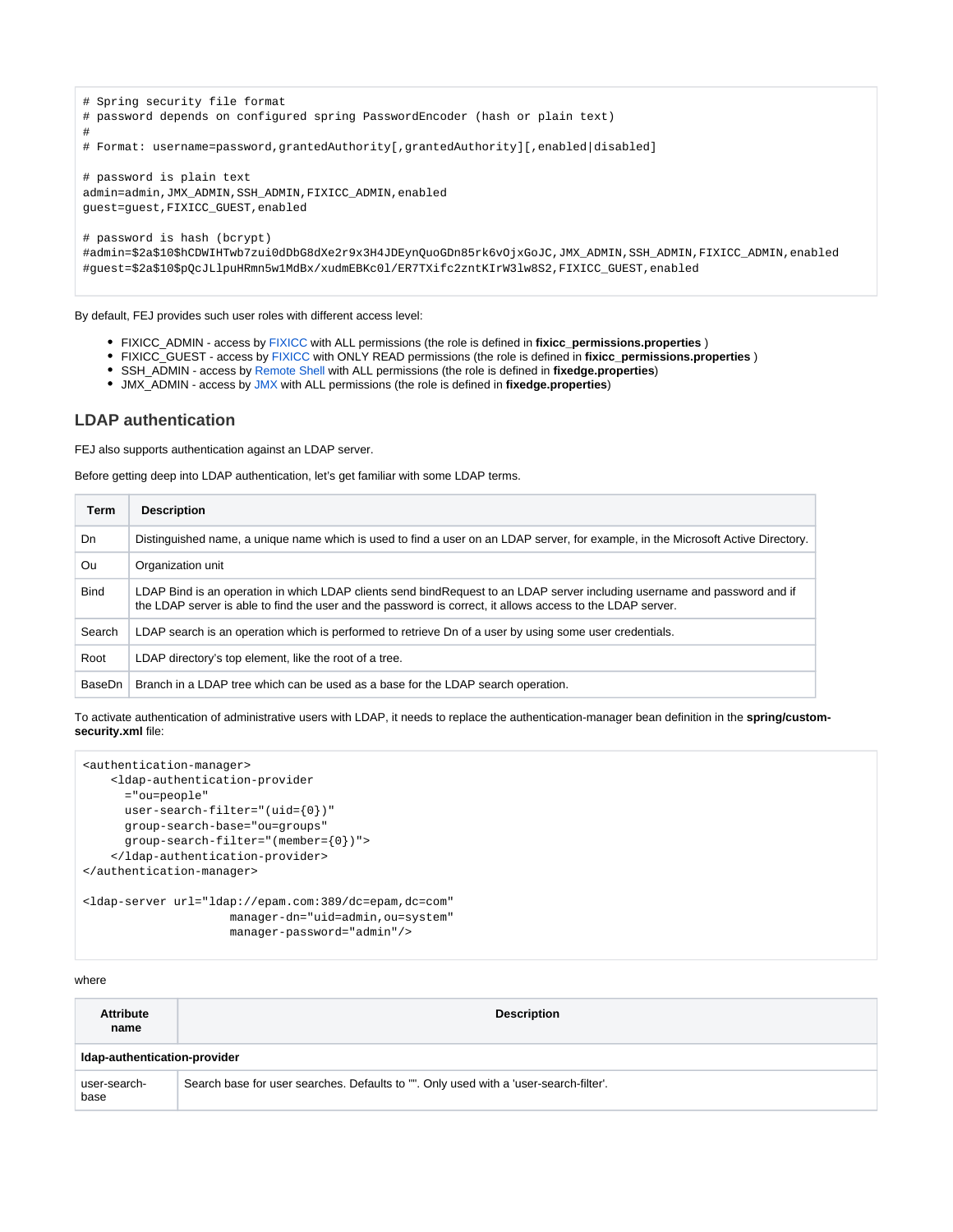| user-search-filter       | The LDAP filter used to search for users (optional). For example, "(uid= $\{0\}$ )".                                                                                                            |  |  |  |
|--------------------------|-------------------------------------------------------------------------------------------------------------------------------------------------------------------------------------------------|--|--|--|
|                          | The substituted parameter is user's login name.                                                                                                                                                 |  |  |  |
| group-search-<br>base    | Defines the part of the directory tree under which group searches should be performed.<br>Defaults to "" (searching from the root).                                                             |  |  |  |
| group-search-<br>filter  | The filter which is used to search for group membership.<br>Defaults to (uniqueMember={0}). The substituted parameter is the DN of the user.                                                    |  |  |  |
| group-role-<br>attribute | The LDAP attribute name which contains the role name which will be used within Spring Security. Defaults to "cn".                                                                               |  |  |  |
| user-dn-pattern          | A specific pattern used to build user's DN, for example, "uid={0}, ou=people".<br>The key $\langle 0 \rangle$ must be present and will be substituted with the username.                        |  |  |  |
| Idap-server              |                                                                                                                                                                                                 |  |  |  |
| url                      | Specifies the LDAP server URL when not using the embedded LDAP server.                                                                                                                          |  |  |  |
| manager-dn               | Username (DN) of the "manager" user identity (i.e. "uid=admin,ou=system") which will be used to authenticate to a (non-embedded)<br>I DAP server.<br>If omitted, anonymous access will be used. |  |  |  |
| manager-<br>password     | The password for the manager DN. This is required if the manager-dn is specified.                                                                                                               |  |  |  |

Check more details about the configuration authentication with an LDAP server on [Spring Documentation.](https://docs.spring.io/spring-security/site/docs/5.1.5.RELEASE/reference/htmlsingle/#ldap)

## <span id="page-2-0"></span>Administrative shell configuration

To configure access to the interactive shell, shell configuration properties are used.

Shell configuration properties are defined by the **shell.properties** file.

| <b>Name</b>                     | Default<br>value       | <b>Description</b>                                                                                                                                                                                                                                                             |
|---------------------------------|------------------------|--------------------------------------------------------------------------------------------------------------------------------------------------------------------------------------------------------------------------------------------------------------------------------|
| crash.auth                      | spring                 | Authentication mechanism                                                                                                                                                                                                                                                       |
| crash.ssh.port                  | 2000                   | SSH server port to listen                                                                                                                                                                                                                                                      |
| crash.ssh.keypath               | /crash<br>/hostkey.pem | The path to the PEM file with an SSH server key. Alternatively, Java Keystore can be used (see the crash.ssh.<br>keystore.path option)                                                                                                                                         |
| crash.ssh.keystore.<br>path     |                        | The path to the Keystore file with SSH server keys. Has higher priority than crash.ssh.keypath                                                                                                                                                                                 |
| crash.ssh.keystore.<br>password |                        | The password for the Keystore file                                                                                                                                                                                                                                             |
| crash.ssh.keystore.<br>provider |                        | Key manager provider.<br>Note that the list of registered providers may be retrieved via the Security getProviders() method.                                                                                                                                                   |
| crash.ssh.keystore.<br>type     | <b>JKS</b>             | The type of Keystore.<br>See the Keystore section in the Java Cryptography Architecture Standard Algorithm Name Documentation for<br>information about standard Keystore types.<br>Examples of value: JKS, JCEKS, PKCS12, PKCS11<br>The default value is JKS (Java Key Store). |
| crash.ssh.keygen                | false                  | Specify if a key file should be generated during server start. The crash.ssh.keypath should be defined.                                                                                                                                                                        |
| crash.ssh.<br>auth timeout      | 300000                 | Authentication timeout of the SSH server (in milliseconds)                                                                                                                                                                                                                     |
| crash.ssh.<br>idle_timeout      | 300000                 | Idle timeout of the SSH server (in milliseconds)                                                                                                                                                                                                                               |
| crash.ssh.<br>default_encoding  | UTF-8                  | Character encoding                                                                                                                                                                                                                                                             |

FEJ uses the Java shell called 'CRaSH'. For more information about configuration properties, please refer to the [CRaSH reference documentation.](http://www.crashub.org/1.3/reference.html)

## <span id="page-2-1"></span>Administrative JMX configuration